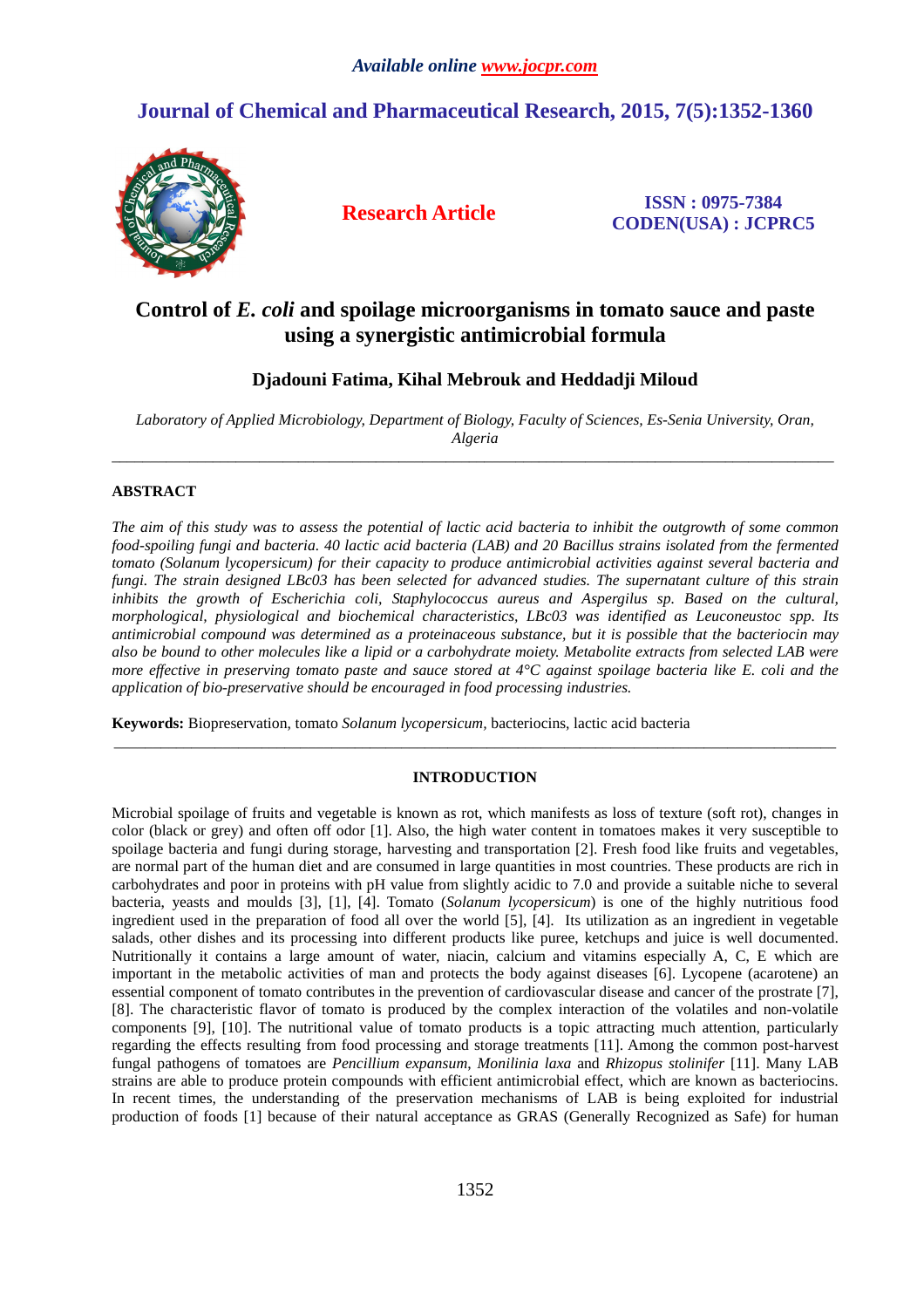consumption and exhibit antimicrobial property [12]. There is a complimentary effect by the production of acid and antimicrobial compounds that increases inhibition of both pathogen and spoilage bacteria [13], [14]. Although many efforts have been made to develop bio-protective lactic acid bacteria strains, application of LAB in fresh fruits and vegetables have not been developed yet [15].

*\_\_\_\_\_\_\_\_\_\_\_\_\_\_\_\_\_\_\_\_\_\_\_\_\_\_\_\_\_\_\_\_\_\_\_\_\_\_\_\_\_\_\_\_\_\_\_\_\_\_\_\_\_\_\_\_\_\_\_\_\_\_\_\_\_\_\_\_\_\_\_\_\_\_\_\_\_\_*

This work is designed to investigate the effectiveness of lactic acid bacteria and *Bacillus* metabolites in preserving tomato paste and sauce against *S. aureus, E. coli*, *Clostridium* sp., *Aspergillus* sp., and *Penicillium* sp.

#### **EXPERIMENTAL SECTION**

#### *2.1. Samples Collection*

Fresh tomato samples *Solanum lycopersicum* (Table 1) were purchased from markets in Mascara, Algeria. The samples were collected in separate sterile polythene bags and immediately transported to the laboratory for analysis

| <b>Samples</b>   | Origin              | Tomato<br><b>Variety</b> | <b>Characteristics</b>                                       | <b>Additives</b><br>added | of storage      | <b>Temperature Storage time</b> |
|------------------|---------------------|--------------------------|--------------------------------------------------------------|---------------------------|-----------------|---------------------------------|
| $S01^{C1}$       | Mascara,<br>Algeria | SL.                      | Fresh-cut tomato                                             | Absence                   | $25^{\circ}$ C  | 24 hours                        |
| $SO2^{C2}$       | Mascara,<br>Algeria | <b>SL</b>                | Tomato paste was<br>boiled for $90^{\circ}$ C for 02         | Absence                   | $25^{\circ}$ C  | 24 hours                        |
| S <sub>0</sub> 3 | Mascara,<br>Algeria | <b>SL</b>                | Fresh-cut tomato                                             | Absence                   | $-20^{\circ}$ C | 06 months                       |
| S <sub>04</sub>  | Mascara,<br>Algeria | SL.                      | Tomato paste was<br>boiled for $90^{\circ}$ C for 02 and oil | 05% NaCl                  | $+4^{\circ}$ C  | 06 months                       |

**Table 1. S01, S02, S03, and S04 tomatoes** *Solanum lycopersicum* **(SL) samples** 

*\*Legends: C1and C2 are control samples.* 

*\*SL: Solanum lycopersicum*

### *2.2. Determination of the Physical-Chemical Characteristics of the Tomato Samples (S01, S02, S03, and S04) 2.2.1. Moisture Content*

The moisture content of the samples (S01, S02, S03, and S04) was determined before storage time by weighing into moisture cans then weighed and then placed in an oven at 80 °C for 24 h to dry to a constant weight. Then brought out and allowed to cool in desiccators and then reweighed [16].

Thus, moisture content = 
$$
\frac{\text{(initial weight} - \text{final weight})}{\text{initial weight}} \times 100
$$

#### *2.2.2. Dry Matter Content*

Five grams of each sample were obtained and placed into pre-weighed crucibles and dried in at 100 °C for 12 h. The dried samples were weighed after cooling in the desiccators [17].

### *2.2.3. Determination of Lactic Acid Produced by LAB Isolates*

This was achieved based on the methods described by [18], [19]. For these measurements lactic acid was determined by transferring 25 ml of the tomato juice (S01, S02, S03, and S04) into conical flasks and 3 drops of phenolphthalein were added as indicator. From a burette, 0.1 M NaOH was slowly added to the samples until a pink color appeared. Each ml of 0.1 M NaOH is equivalent to 90.08 mg of lactic acid.

#### *2.2.4. Determination of the pH*

pH was determined after and before fermentation of the tomato samples (S01, S02, S03, and S04) by used the pH meter (Inolab MLM) ( [20].

#### *2.3. Detection of Pathogens, Contaminants, LAB, and Bacillus*

The main objective of this experiment is to detect microbial contaminants in tomato samples (S01, S02, S03, and S04) in addition to other related hygiene tests. Total aerobic bacterial count, total coliform count, Total anaerobic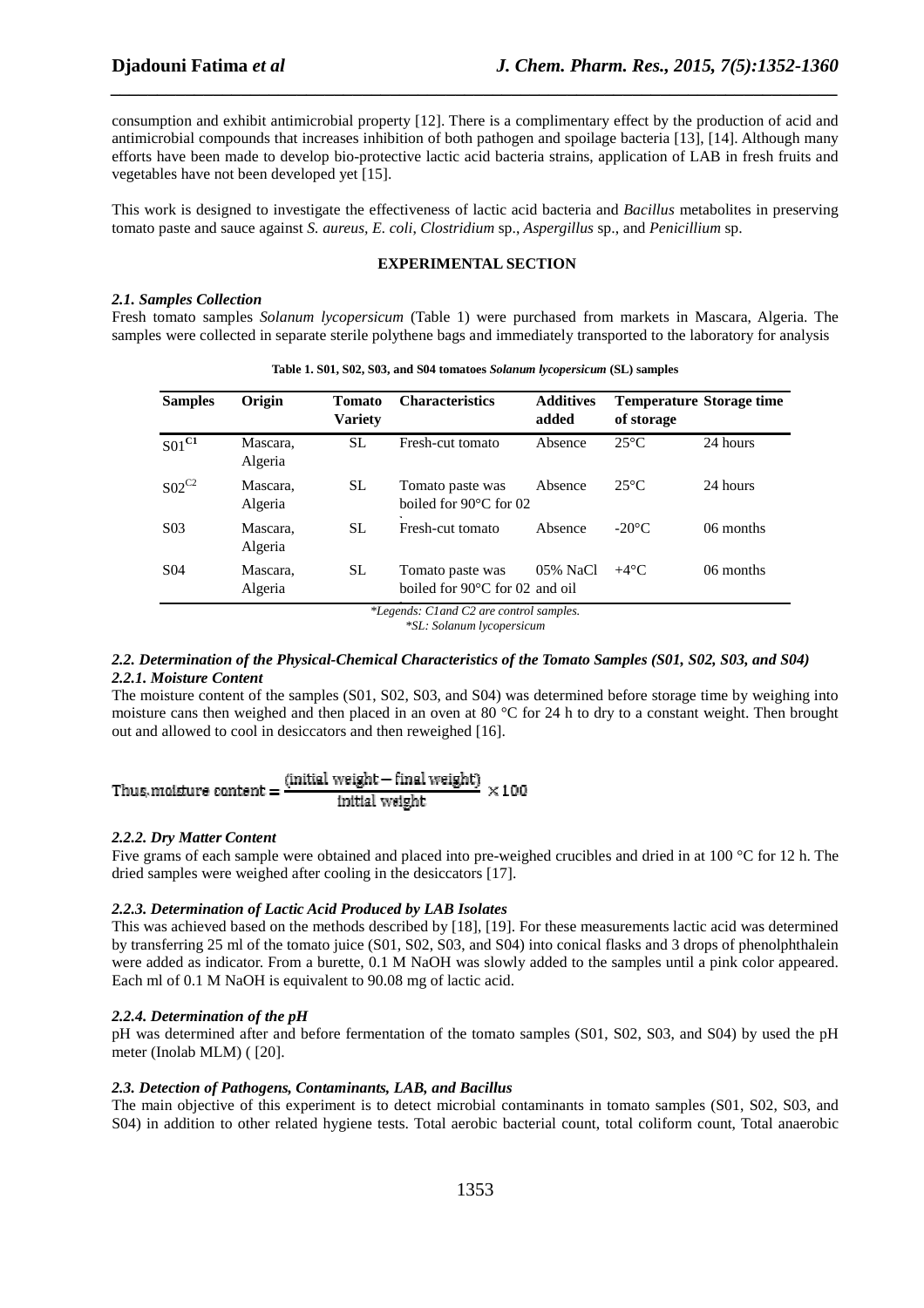bacteria count, *Salmonella*, *S. aureus*, *Clostrudium*, lactique acid bacteria, and *Bacillus* were detected [21].

#### *2.4. Isolation and Selection of LAB Strains*

LAB strains were isolated from the tomato samples (S01, S02, S03, and S04). The samples were plated directly on MRS as detailed by De Man, Rogosa and Sharpe (Merck, Germany) and M17 agar (Merck, Germany) at 30 °C for 2-3 days (pH6.5) under aerobiosis and anaerobiosis conditions. They were routinely propagated and stored at  $-20$ ºC supplemented with glycerol (20%, v/v, final concentration). Working cultures were sub-cultured twice (one inoculums, 24 h, 30 ºC) prior to use [22], [4].

*\_\_\_\_\_\_\_\_\_\_\_\_\_\_\_\_\_\_\_\_\_\_\_\_\_\_\_\_\_\_\_\_\_\_\_\_\_\_\_\_\_\_\_\_\_\_\_\_\_\_\_\_\_\_\_\_\_\_\_\_\_\_\_\_\_\_\_\_\_\_\_\_\_\_\_\_\_\_*

#### *2.4.1. Identification of the LAB Isolates*

The pure isolate selected as a potential bacteriocin - producer was identified on the basis of its cultural, morphological, physiological and biochemical characteristics. The selected LAB isolates were characterized by Gram stain, absence of spores and catalase test. Gram +, catalase and spores negative strains were maintained frozen until needed for the antimicrobial activity testing. Confirmation of the identification was based on the use of Bergey's manual of systems bacteriology [23].

#### *2.4.2. Isolation and Identification of Bacillus Strains*

Samples of tomato were weighed as 1 g portions and thoroughly homogenized in sterile distilled water; serial dilutions were plated on LB agar (Luria–Bertani media, Merck, Germany) plates were incubated at 30 °C for 2-3 days [24]. The pure isolate was examined macroscopically and microscopically and identified [25]. Isolates were identified by colonial appearance, gram positive, and presence of spores, the presence or absence of β-haemolysis, lecithinase activity, motility, penicillin susceptibility and biochemistry [26].

#### *2.4.3. The Indicator Strains*

The indicator strains (*S. aureus, E. coli*, *Clostriduim* sp., *Aspergillus* sp.*,* and *Penicillium* sp.) used in this work was provided by the Laboratory of Bacteriology, Microbiology Department at the Faculty of Sciences, Es-Senia, Oran University, Algeria. For the antimicrobial assay, the pathogenic cultures were grown in the nutrient agar media (NA) at pH, 7.4 [4].

For antifungal activities determination, *Aspergillus* sp. and *Penicillium* sp. were grown in potato dextrose agar (PDA, Merck, Germany) for 7 days at 30 °C. Spores were collected in sterile distilled water and then concentrated to  $10^4$  spore's ml<sup>-1</sup> [27].

#### *2.4.3.1. Preparation of Cell-Free Filtrate*

MRS broth (1000 µl) were inoculated separately with isolates (LAB or *Bacillus*) previously characterized and incubated at 30ºC for 72 h. After incubation, a cell free supernatant was obtained by centrifuging (Spectrafuge 24D, Labnet, USA) the bacterial culture at 10.000 rpm for 45 min, followed by filtration of the supernatant through 0.2 mm pore size filter paper thus obtaining cell free filtrate [24], [28].

### *2.5. Antagonistic Activity of LAB and Bacillus Metabolites against Spoilage Microorganisms*

Sixty isolates (40 LAB and 20 *Bacillus*) were grown in MRS broth for 72 h at 30 °C and the broth cultures were centrifuged at 10.000 rpm for 30 min and the supernatant containing the metabolites were obtained and 100 µL of the supernatant was transferred into wells (6 mm diameter) bored in Muller Hinton and potato dextrose agar previously seeded with the spoilage bacteria cells and fungi spores. The culture plates were incubated at 30 °C for 48 h and 7 days respectively and observed for zones of inhibition [4].

#### *2.6. Characterization of the Antimicrobial Substance*

The isolated crude antimicrobial substance was characterized with respect to the effect of proteolytic enzymes on the bacteriocin activity. Selected enzymes were tested on the cell free supernatant [29]. Proteolytic enzymes including trypsin, pepsin, and papain were dissolved in 40 mM Tris-HCl (pH, 8.2), 0.002 M HCl (pH, 7), and 0.05 M sodium phosphate (pH, 7.0) respectively to a final concentration of 0.1 mg ml<sup>-1</sup>. Other enzymes such as lipase and  $\alpha$ amylase were dissolved in 0.1 M potassium phosphate (pH, 6.0), and 0.1 M potassium phosphate (pH, 7.0) respectively to a final concentration of 0.1 mg/ml. Equal aliquots of both filter sterilized of each test strain and each enzyme solution were mixed, incubated at 30°C for each enzyme for 2 h and heated in boiling water for 5 min to inactivate the enzymes. These sample mixtures and the controls without enzyme treatment) were inoculated with the indicator strains as previously mentioned and tested for antimicrobial activity by the optical density method (ODM) [27], [28].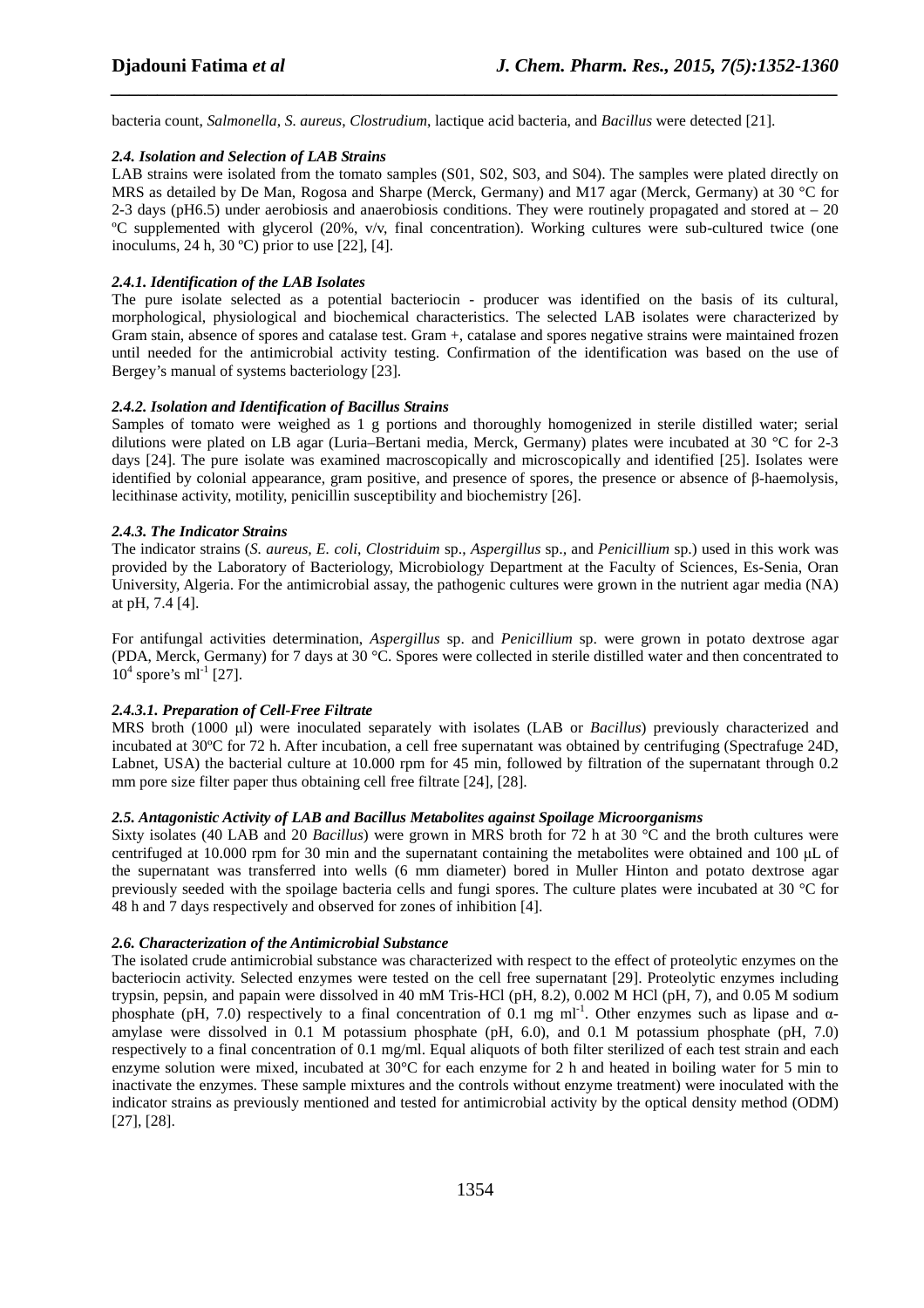#### *2.7. Shelf Life Study of Tomato Paste and Sauce*

The tomato paste and sauce were boiled for 10 min and dispensed in 20 g amount separately into three pre-sterilized containers. Twenty milliliters of the crude bacteriocin-like substance of *Leuconostoc* spp. were added (v/v) differently to the tomato paste and sauce inoculated with *E. coli* 10<sup>7</sup> CFU  $g^{-1}$  (2 ml) and stored at 4 °C for 72 hours. Microbial load of each treatment was monitored by determining the colony forming unit (CFU ml<sup>-1</sup>) of *E. coli* on the Hektoen medium [30], [31].

*\_\_\_\_\_\_\_\_\_\_\_\_\_\_\_\_\_\_\_\_\_\_\_\_\_\_\_\_\_\_\_\_\_\_\_\_\_\_\_\_\_\_\_\_\_\_\_\_\_\_\_\_\_\_\_\_\_\_\_\_\_\_\_\_\_\_\_\_\_\_\_\_\_\_\_\_\_\_*

#### *Statistical analysis*

Data were expressed as mean  $\pm$  standard deviation. Statistical significance was determined using one-way analysis of variance on the replicates, where a p-value of  $\leq 0.05$  was considered significant.

#### **RESULTS AND DISCUSSION**

The results of the physical and chemical analyses of tomato samples are shown in table 2. The percentage of moisture contents was decreased in S02 and S04 samples to 60.30 % and 62.50 %, this may be due to the boil at 90°C for 2 h and the production process steps of tomato paste, that is made by cooking tomatoes for several hours to reduce moisture, straining them to remove the seeds and skin [32], [33], [34], [35]. Dry matter content was stable along the different time and temperature of storage in S01, S02, S03 and S04 from 5.9 g to 5.7 g, but the pH values were decreased to 03.70 in sample S04 that was stored at 4°C for six months, and lactic acid concentration increased to 01.58  $D^{\circ}$  during this storage period with an important changement in the color, taste, and CO<sub>2</sub> production; this changes may be due to the thermal treatment, fermentation process and organic acids (citric acid, ascorbic acid, and lactic acid) produced by LAB during storage in anaerobic conditions in presence of oil and NaCl [36].

The fresh-cut tomato S03 did not affected during cold storage and shelf-life, on the other hand, S01 and S02 not showing significant differences. Color of fresh-cut tomatoes was significantly affected by the antimicrobial treatments and the storage time [37]. Previous experiments demonstrated that firmness losses of fresh-cut tomato slices were probably linked to the ripening stage of whole fruit at processing and storage temperature. In addition, processing operations may have triggered important losses in membrane integrity due to mechanical stressing of plant tissues. In this regard, diminishing membrane integrity could cause a loss of texture related enzymes and their substrates, leading to a rise in Xuids and solute exchanges as well as an increase in the enzymatic activity [37]. Results obtained in this study showed that transformation process; temperature and storage period can affect the tomato components and quality [38], [39], [33]. During transport and storage, intact fruits and vegetables are prone to deleterious changes induced by respiratory, metabolic and enzymatic activities, as well as by desiccation, pests, microbial spoilage, and temperature-induced injury. Many of these changes adversely affect the antioxidant status of the tomato products [40]. Capanoglu and his collaborators worked closely with a Turkish tomato paste factory and obtained samples from each step during the paste production process, from the tomatoes arriving at the factory gate to the final canned product. Both targeted (e.g. for carotenoids) and untargeted (LC-MS of semi-polar, hydrophilic extracts) metabolic approaches were used to follow biochemical changes after each step [11].

Results showed that a multitude of modifications took place, involving both increases and decreases in individual components. Those steps causing the greatest changes were identified and predictions were made as to how these steps could be tackled in a modified processing strategy to improve the antioxidant capacity of the end product. Investigation home preparation methods such as peeling, tomato soup preparation, etc., and three different steps of tomato juice production including sieving, homogenization, sterilization, filling, and pasteurization [41]. Results suggested that homogenization increased the hydrophilic antioxidant capacity of the different tomato products. However, the exact mechanism still remains unclear. Similarly, in industrial processing, the "breaker" or homogenization step most significantly altered the biochemical composition of tomato paste [11]. Abushita and his collaborators also analyzed samples taken from three steps of paste processing (raw tomato, crushed sieved puree, and pasteurized paste) which were obtained from a canning factory in Hungary. The results showed that the contents of ascorbic acid and tocopherols decreased during processing while carotenoids either remained unchanged or were found to increase [42].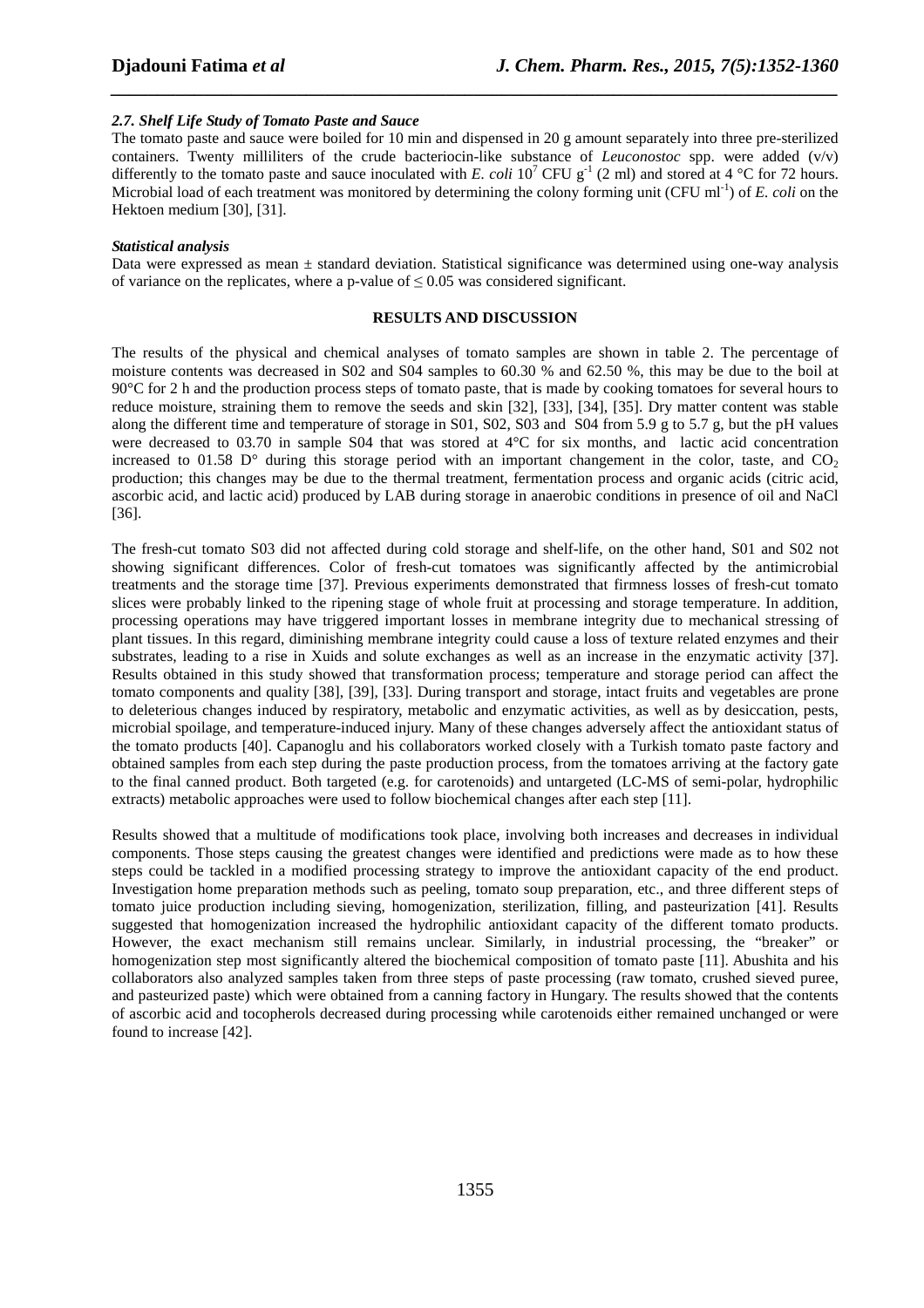| <b>Samples</b>   | <b>Moisture</b><br>content % | Dry matter<br>content $(g)$ | lactic acid<br>content $({}^{\circ}{\rm D})$ | pН               | Firmness, taste and<br>color                       |
|------------------|------------------------------|-----------------------------|----------------------------------------------|------------------|----------------------------------------------------|
| <b>S01</b>       | $94.20 \pm 0.1$              | $5.9 \pm 0.1$               | $0.99 \pm 0.02$                              | $04.20 \pm 0.03$ | No change                                          |
| S <sub>0</sub> 2 | $60.30 \pm 0.1$              | $5.7 + 0.2$                 | $0.75 \pm 0.02$                              | $04.43 \pm 0.03$ | Change in color                                    |
| S <sub>03</sub>  | $94.20 \pm 0.1$              | $5.8 \pm 0.1$               | $0.89 \pm 0.02$                              | $04.28 \pm 0.02$ | No change                                          |
| S <sub>04</sub>  | $62.50 \pm 0.1$              | $5.9 \pm 0.1$               | $01.58 \pm 0.02$                             | $03.70 \pm 0.01$ | Change in color, taste,<br>and production of $CO2$ |

**Table 2. Physical-chemical characteristics of tomatoes samples (S01, S02, S03, and S04)**  *Results are expressed as % of means values (n= 3) ± standard deviations* 

*\_\_\_\_\_\_\_\_\_\_\_\_\_\_\_\_\_\_\_\_\_\_\_\_\_\_\_\_\_\_\_\_\_\_\_\_\_\_\_\_\_\_\_\_\_\_\_\_\_\_\_\_\_\_\_\_\_\_\_\_\_\_\_\_\_\_\_\_\_\_\_\_\_\_\_\_\_\_*

Absence of *Salmonella*, *S. aureus*, and *Clostridium* in the tomatoes samples (Table 3) showed that thermal treatment and cold storage of tomato inhibit the growth and developments of pathogens and spoilage microorganisms. However, thermal treatments applied during industrial preparation of tomato products may involve various chemical reactions leading to the degradation of these antioxidants. Besides, addition of vegetable oil for the preparation of tomato sauce may lead to lipid oxidation contributing to the micro-constituent instability [43], [44]. The presence of some aerobic mesophilic microorganisms, coliforms, and anaerobic bacteria compared to control samples was related to the averments conditions and preparations methods of tomatoes. Ayala-Zavala and his collaborators suggest that mechanical damage during minimal processing enhance contamination by epithelial microflora, and promote leaking of nutrients, which are rich substrates to microorganisms, supporting the fast microbial development in contrast with intact tissue [37].

The Highest count of LAB and *Bacillus* in S04 sample was explained by the storage of tomato paste for 06 month at 4 °C in the presence of oil and NaCl, which favor the fermentation and organics acids production that decreased the pH of products and increased olso the CO2 production, these conditions inhibit the growth of contaminants in the tomato paste [45], [46]. Also, this LAB and *Bacillus* have antibacterial and antifungal activities against a variety of Gram-negative and Gram-positive bacteria and fungi. Related to fungal development, the highest counts were observed in control samples [47].

| <b>Samples</b>   | Total aerobic<br>bacterial count count<br>$(CFU \, \text{ml}^{-1})$ | <b>Total coliform</b><br>$(CFU$ ml-1) | Total anaerobic Salmonella<br>bacteria count $(CFU ml^{-1})$<br>$(CFU \, ml^{-1})$ |            | Clostrudium<br>$(CFU \, ml^{-1})$ | S. aureus<br>$(CFU \, ml^{-1})$ |
|------------------|---------------------------------------------------------------------|---------------------------------------|------------------------------------------------------------------------------------|------------|-----------------------------------|---------------------------------|
| <b>S01</b>       | $86.10^{5}$                                                         | $36.10^{5}$                           | $30.10^{5}$                                                                        | <b>ABS</b> | ABS                               | <b>ABS</b>                      |
| S <sub>0</sub> 2 | $55.10^5$                                                           | $17.10^{5}$                           | $34.10^{5}$                                                                        | <b>ABS</b> | <b>ABS</b>                        | <b>ABS</b>                      |
| S <sub>03</sub>  | $76.10^5$                                                           | <b>ABS</b>                            | ABS                                                                                | <b>ABS</b> | <b>ABS</b>                        | <b>ABS</b>                      |
| S <sub>04</sub>  | <b>ABS</b>                                                          | $25.10^5$                             | $36.10^{5}$<br>$*$ ADC $$                                                          | <b>ABS</b> | <b>ABS</b>                        | <b>ABS</b>                      |

**Table 3. Detection of pathogens, contaminants, LAB, and** *Bacillus* **in the tomato samples (S01, S02, S03, and S04)** 

*\* ABC : absence.* 

A total of 60 isolates were obtained from fermented tomato paste and screened for antimicrobial spectrum against the Gram-positive, Gram-negative bacteria, and fungi using the well diffusion method. The average diameter of the inhibition zone measured ranged from 2 to 4 mm size. One strain of LAB was selected for further studies, because LBc03 contained antimicrobial compound with wide spectrum that inhibited the growth of three indicator strains *E. coli*, *S. aureus*, and *Aspergilus* sp. But don't inhibited *Penicillium* sp. and *Clostridium* sp. On the basis on their positive Gram reaction, non-motility, absence of catalase activity and of spore formation, the rod or coccal shape, physiological and biochemical characters as well as sugar utilization pattern, LBc03 was identified as *Leuconostoc*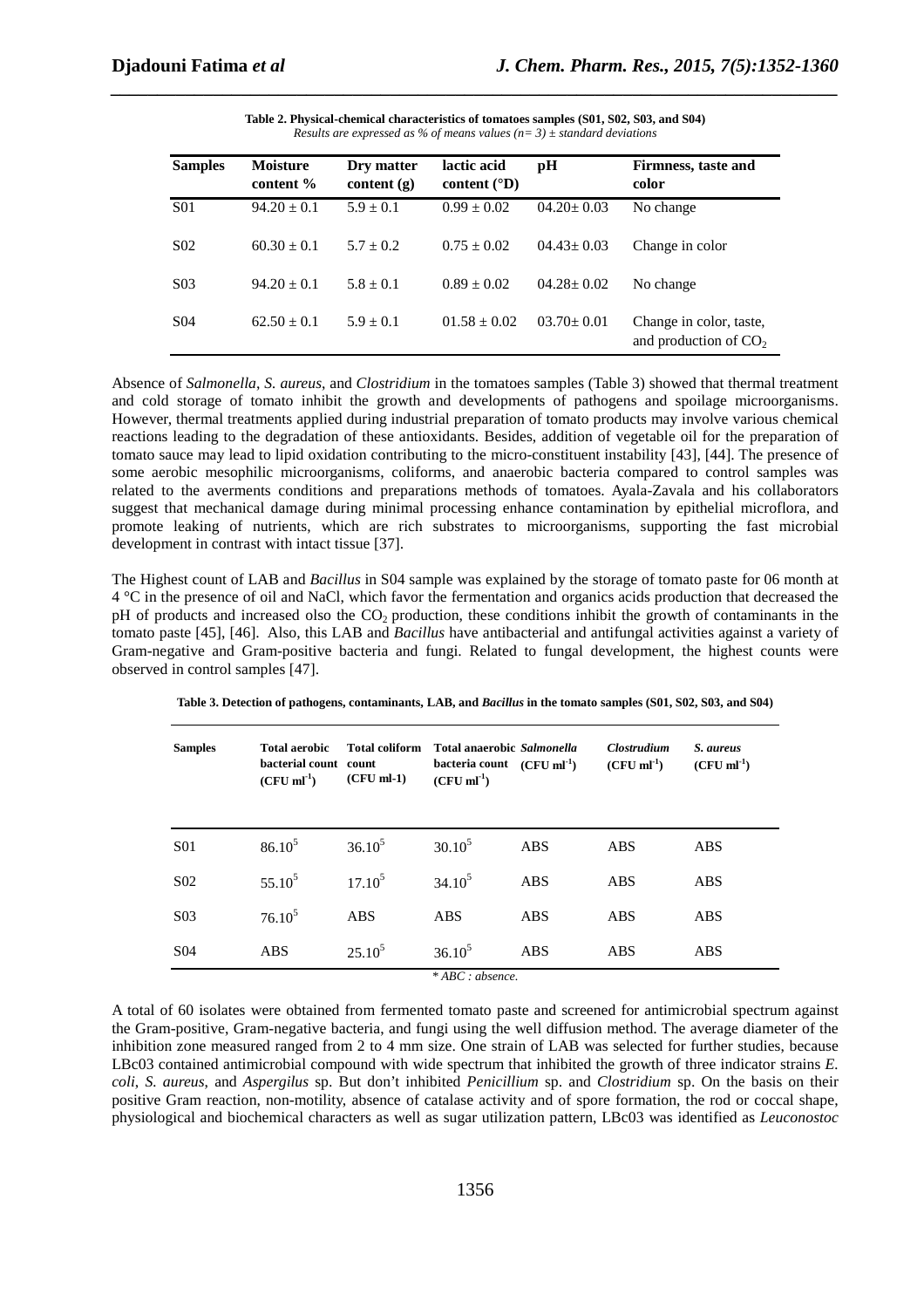spp. (Table 4). The isolation of LAB species from healthy tomato fruits is in accordance with findings of [48], [49]. The presence of LAB in tomato fruit is attributed to their high survival in post harvest conditions of tomatoes [1], [4].

*\_\_\_\_\_\_\_\_\_\_\_\_\_\_\_\_\_\_\_\_\_\_\_\_\_\_\_\_\_\_\_\_\_\_\_\_\_\_\_\_\_\_\_\_\_\_\_\_\_\_\_\_\_\_\_\_\_\_\_\_\_\_\_\_\_\_\_\_\_\_\_\_\_\_\_\_\_\_*

| <b>Test</b>                                        | <b>Isolate LBc03</b>                   |  |  |
|----------------------------------------------------|----------------------------------------|--|--|
| <b>Morphology</b>                                  | Rod, circular and white colonies 3.0mm |  |  |
| Growth temperature °C                              |                                        |  |  |
| 10                                                 | $\ddot{}$                              |  |  |
| 15                                                 | $\ddot{}$                              |  |  |
| 30                                                 | $+$                                    |  |  |
| 37                                                 |                                        |  |  |
| 45                                                 | $^{+}$                                 |  |  |
| Growth pH                                          |                                        |  |  |
| 3.5                                                |                                        |  |  |
| 4.5                                                | $+$                                    |  |  |
| 5.5                                                | $+$                                    |  |  |
| 6.5                                                | $\ddot{}$                              |  |  |
| 7.5                                                | $+$                                    |  |  |
| 8.5                                                | $+$                                    |  |  |
| 9.5                                                | W                                      |  |  |
| Growth NaCl %                                      |                                        |  |  |
| $\overline{4}$                                     | $^{+}$                                 |  |  |
| 6.5                                                |                                        |  |  |
| 10                                                 | $+$                                    |  |  |
| 15                                                 | $\! + \!$                              |  |  |
| $\overline{{\rm CO}_2}$ from glucose               | $\! + \!\!\!\!$                        |  |  |
| $CO2$ from gluconate                               | $^{+}$                                 |  |  |
| <b>ADH</b>                                         | $^{+}$                                 |  |  |
| Citrate                                            | $+$                                    |  |  |
| Thermoresistance at 60°C for 30min                 | $+$                                    |  |  |
| Fermentation Type                                  | He                                     |  |  |
| Fermentation of: glucose, saccharose, and lactose. | $\ddot{}$                              |  |  |
| Lait Sherman (1% BM) at 42°C                       | $^{+}$                                 |  |  |
| Lait Sherman (3% BM) at 42°C                       |                                        |  |  |
| Hydrolyse of caseine                               | $^{+}$                                 |  |  |
| Fructose                                           | $^{+}$                                 |  |  |
| Mannane                                            | $+$                                    |  |  |
| Maltose                                            | $^{+}$                                 |  |  |
| Trehalose                                          | $^{+}$                                 |  |  |
| Manose                                             | $\ddot{}$                              |  |  |
| Melibiose                                          |                                        |  |  |
| Palmitine                                          |                                        |  |  |
| Raffinose                                          | $+$                                    |  |  |
| Xylose                                             |                                        |  |  |
| Mannitol                                           | $^{+}$                                 |  |  |

*Legend: Growth (+), no growth (-), weak growth (w), hetero-fermentation (He).* 

The LAB ability to produce antimicrobial compounds is due the absence of true catalyses to break down hydrogen peroxide generated which accumulates and becomes inhibitory to some organisms [1]. The inhibitory effect of lactic acid is due to undissociated forms of the acids which penetrates the pathogen's membrane and liberate hydrogen ion in the neutral cytoplasm thus inhibiting vital cell functions [50], [51]. Diacetyl is known to be very effective against fungi and this is due to the interference with the utilization of arginine [52] and in addition to a strong oxidizing effect on the organisms cell especially bacteria [53].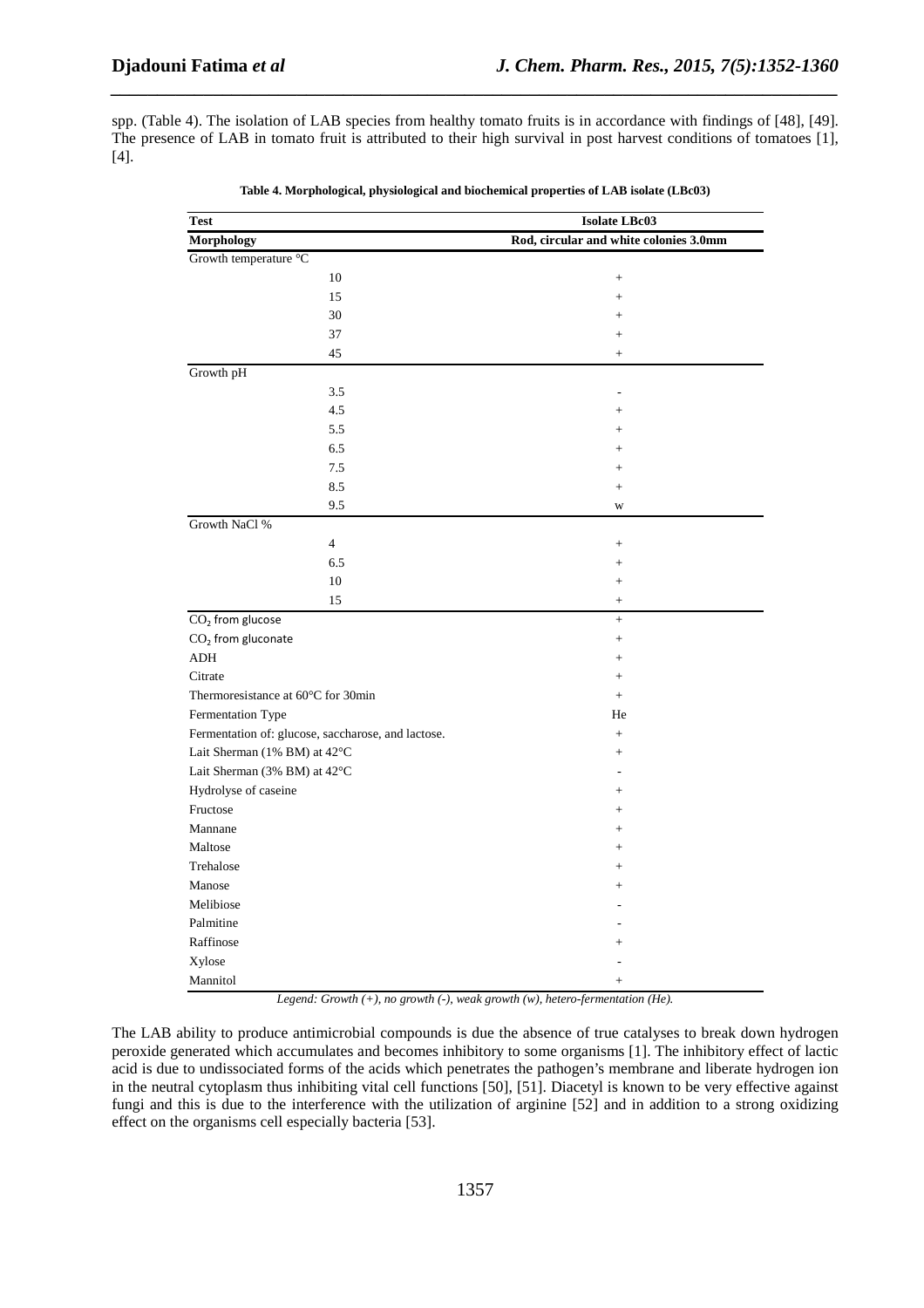The *Leuconostoc* spp. (LBc03) bacteriocin-like substance produced by was inactivated to the tested enzymes (Table 5). However, since the activity of the filtrate was not completely inhibited, it is possible that the bacteriocin may also be bound to other molecule/s like a lipid or a carbohydrate moiety. These data clearly show that the bacteriocin-like substance was of a proteinaceous nature. Similar results were obtained by [54], [55], [24], [43], [44], [56].

*\_\_\_\_\_\_\_\_\_\_\_\_\_\_\_\_\_\_\_\_\_\_\_\_\_\_\_\_\_\_\_\_\_\_\_\_\_\_\_\_\_\_\_\_\_\_\_\_\_\_\_\_\_\_\_\_\_\_\_\_\_\_\_\_\_\_\_\_\_\_\_\_\_\_\_\_\_\_*

| <b>Enzymes</b>     | <b>Enzyme concentration</b> |  |  |
|--------------------|-----------------------------|--|--|
|                    | 1 mg m $L^{-1}$             |  |  |
| Pepsin             | $38.50 \pm 0.5$             |  |  |
| Trypsin            | $40.30 \pm 0.5$             |  |  |
| $\alpha$ - amylase | $41.80 \pm 0.3$             |  |  |
| Lipase             | $40.80 \pm 0.5$             |  |  |

**Table 5. Effect of enzymes treatment (1 mg/mL) on bacteriocin activity against** *S. aureus Results are expressed as % of means values of growth reduction (n= 3) ± standard deviations* 

Bacteriocin-like substance produced by LBc03 resulted in the decrease of *E. coli* from an initial population  $10^7$  CFU  $mL^{-1}$  to 05.10<sup>3</sup>CFU mL<sup>-1</sup> and 01.10<sup>3</sup> CFU mL<sup>-1</sup> in tomato paste and sauce respectively. This reveals a possible potential of the LAB metabolites in the retardation of food spoilage which agrees with the findings of many researches [18]. The bio-preservative potential of LAB metabolites has been tested on other food product like soya [57] and chicken meat [58]. A major advantage in the use of lactic acid bacteria and their metabolites is that they are considered as GRAS (generally recognized as safe) and comply often with the recommendations for food products. Unlike some chemical preservatives, LAB metabolites have not been reported to have residual effect on the food product or the consumer's health [59].



**Figure 1. Reduction of** *E. coli* **population in paste and sauce tomato treated with natural antimicrobial of LBc03 isolate and stored at 4 °C for 03 days** 

#### **CONCLUSION**

Our bacteriocin-like substance revealed interesting properties that justifies it importance regarding food safety and protection.

#### **Acknowledgement**

This research work was supported by Microbiology Research Laboratory. Faculty of Sciences, Es-Senia University, Oran, Algeria.

#### **REFERENCES**

[1] R Trias; L Bañeras, E Montesinos; E Badosa; *Int. J. Microbiol*., **2008**, 11 (4), 231-236.

[2] D Spadaro; ML Gullino; *Int. J. Food. Microbiol*., **2004**, 91 (2) 185-194.

[3] WR Wiessinger; W Chantarapanont; LR Beuchat; *Int. J. Food. Microbiol*., **2000**, 62 (1-2), 123-131.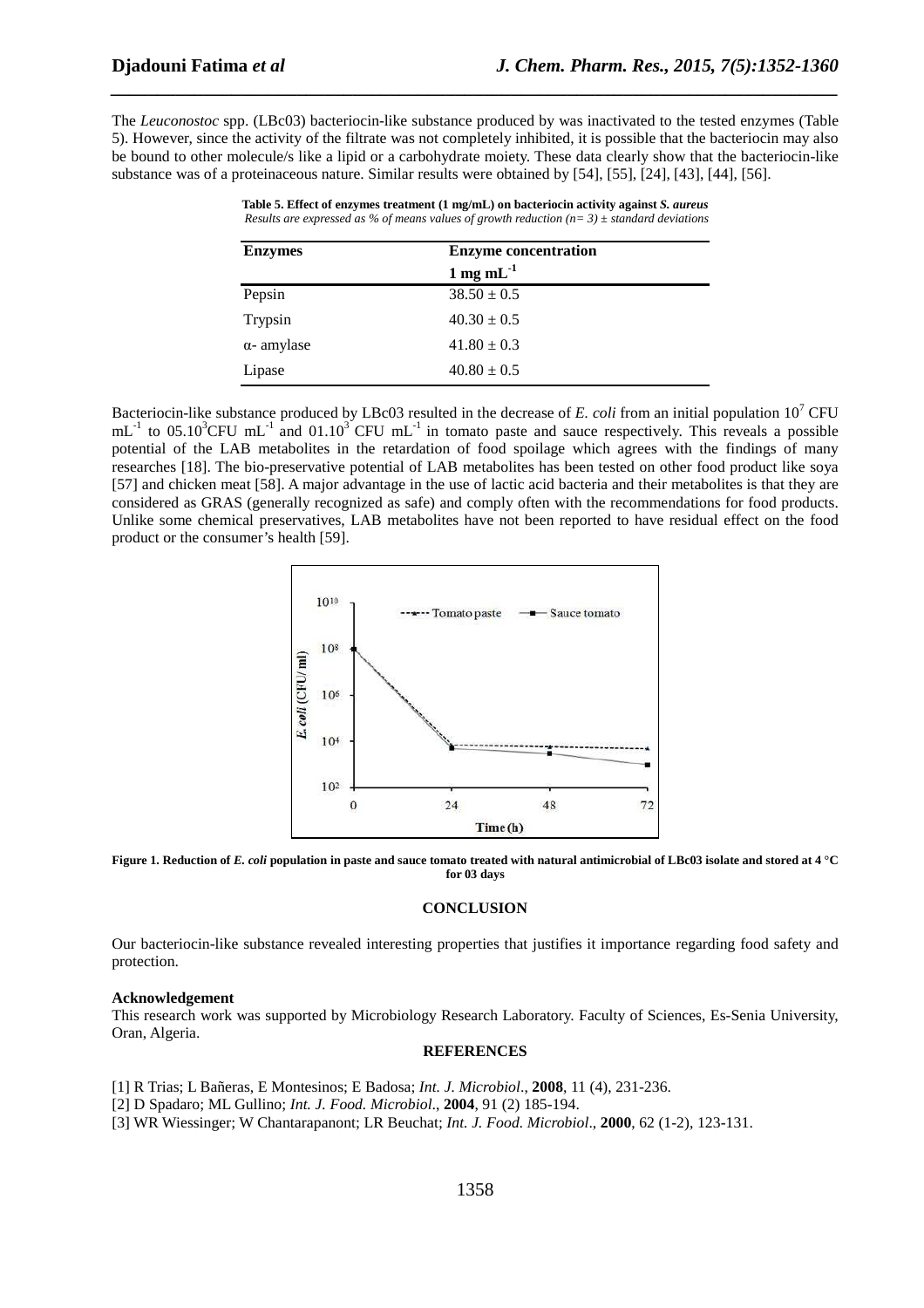[4] ST Ogunbanwo; IF Fadahunsi; AJ Molokwu; *Malizian J. Microbiol*., **2014**, 10 (1) 15-23.

[5] LT Ogunniyi; JA Oladejo; *Agr. Sc. Res. J.*, **2011**, 1 (4) 84-91.

[6] JH Taylor; Text of lectures delivered at the national workshop on fruit and vegetable seedlings production held at NIHORT 9-13 Technicon Instrument Corporation (1975), Industrial method., **1987**, 155-71.

*\_\_\_\_\_\_\_\_\_\_\_\_\_\_\_\_\_\_\_\_\_\_\_\_\_\_\_\_\_\_\_\_\_\_\_\_\_\_\_\_\_\_\_\_\_\_\_\_\_\_\_\_\_\_\_\_\_\_\_\_\_\_\_\_\_\_\_\_\_\_\_\_\_\_\_\_\_\_*

[7] SK Clinton; *Nutr. Rev*., **1998**, 56 (2) 35-51.

[8] OE Bernard; EN Obioma; JO Fabian; *Food Res. Int*., **1999**, 32, 395-399.

[9] M Petro-Turza; *Food. Rev. Int*., **1987**, 2 (3) 309-351.

[10] RG Butter; Quantitative and sensory aspects of flavor of tomato and other vegetables and fruits. *In:* Flavor Science: Sensible Principles and Techniques. Acree, T. and Teranishi, R. (eds.). *Am. Chem. Soc*., Books, Washington. D.C., **1993**, 259-286.

[11] E Capanoglu; J Beekwilder; DR Boyacioglu; RD Hall; *C. Rev. Food. Sc. Nutr*., **2010**, 50, 919-930.

[12] M Aguirre; MD Collins; *Appl J. Bacteriol*., **1993**, 75 (2) 95-107.

[13] J Edwards; M E Saltveit; WR Henderson; *American J. Soc. Hort Sc*., **1983**, 108, 512-514.

[14] F Artés; MA Conesa; S Hernández; MI Gil; *Post. Biol.Tech*., **1999**, 1, 153-162.

[15] PMA Toivonen; JR DeEll; Physiology of fresh-cut fruits and vegetables. In: Lamikanra (ed) Fresh-cut fruits and vegetables: Science, technology and market, *CRC Press*, Boca Raton, **2002**, 91-1238.

[16] A.O.A.C. International Official Methods of Analysis of AOAC International. 16<sup>th</sup> revised edn. Association of Official Analytical Communities, Arlington, VA, USA, **1995**.

[17] A.O.A.C. Official methods of analysis, 14<sup>th</sup> revised edition, Association of Official Analytical Chemists, 1984. Washington. D.C. USA G. Eason, B. Noble, and I. N. Sneddon, "On certain integrals of Lipschitz-Hankel type involving products of Bessel functions".

[18] ST Ogunbanwo; AA Adebayo; MA Ayodele; BM Okanlawon; MO Edema; *Appl. J. Biosc*., **2008**, 12, 612-622.

[19] TA Bamidele; BA Adeniyi; ST Ogunbanwo; SI Smith; EA Omonigbehin; *Biomedical J. Res*., **2011**, 3 (3) 128- 132.

[20] AL Lehninger; Biochimie bases moléculaires de la structure et des fonctions cellulaires,  $2^{em}$ e ed, Flammarion Médicine-Science, **1981**.

[21] C Delarras ; Microbiologie pratique pour le laboratoire d'analyses ou de contrôle sanitaire, ISBN: 978-2-7430- 0945-8, Lavoisier 2007, Paris, **2006**.

[22] F Djadouni; M Kihal; *Brazilian Arch. Biol. Technol*., **2012**, 5 (3) 435-443.

[23] PH Sneath; NS Mair; ME Sharpe; JG Holts; Bergey's Manual Systematic Bacteriology, Vol. 2. William and Wilkins, Baltimore, **1986**.

[24] R Khalil; YA El Bahloul; F Djadouni; S Hamedi Omar; *Pakistan J. Nutr*., **2009**, 03 (8) 242-250.

[25] JG Holt; NR Krieg; PHA Sneath; JT Staley; ST Williams; Editors. In: *Bergey's* Manual of Determinative Bacteriology, 9th ed. Baltimore: Williams and Wilkins, **1994**, 559.

[26] H Abriouel; C Franz; N Ben Omar; A Galvez; *FEMS Microbiol Rev*., **2010**, 35, 201–232.

[27] S Smaoui; L Elleuch; W Bejar; I Karray-Rebai; I Ayadi; B Jaouadi; F Mathieu; H Chouayekh; S Bejar; L Mellouli; *Appl. Bioch. Biotechnol.*, **2010**, 9, 8821-7.

[28] F Djadouni; M Kihal; *African J. Food. Sc*., **2013**, 7 (2) 35-44.

[29] D Bizani; A Brandelli; *Appl J. Microbiol*., **2002**, 93, 512-519.

[30] MN Safdar; A Mumtaz; M Amjad; N Siddiqui; T Hameed; *Pakistan J. Nut*., **2010**, 9 (3) 265-268.

[31] A Cottaz; N Oulahal; I Sebti; Effet des ultra-violets sur les microorganismes de contamination de la tomate, **2008**.

[32] E Adam; Solar drying of sliced onion and quality attributes as affected by the drying process and storage conditions. Universität Hohenheim, Institut für Agrartechnik in den Tropen und Subtropen, **1998**.

[33] JIfe Fitz; B Kuipers; La conservation des fruits et des légumes, Série, **2003**.

[34]K Trögera; H Oliver; B Andreas; Conservation of onion and tomato in Niger assessment of post-harvest losses and drying methods, *Con. Int. Agr. Res*., **2007**.

[35]Souci; Fachman; Kraut; La composition des aliments. Tableaux des valeurs nutritives, 7<sup>éme</sup> édition. MedPharm Scientific Publishers, Taylor & Francis, **2008**.

[36]I Jean-Louis; Les relations aliments, micro-organisms, et consommateurs, Microbiologie alimentaire-STIA 2, Université Montpellier II, **2007**.

[37]JF Ayala-Zavala; G Oms-Oliu; IO Serrano; AGA González; E Álvarez-Parrilla; O Martín-Belloso; *Eur. Food. Res. Technol*., **2008**, 226, 1047-1055.

[38] CL Goodman; S Fawcett; SA Barringer; *J. Food. Sc*., **2002**, 67, 404-408.

[39] HH Chong; S Simsek; BL Reuhs; *Food. Res. Int*., **2009**, 42, 770-772.

[40] MG Lindley; *Tr. Food Sc. Technol*., **1998**, 9, 336–340.

[41] S Gahler; K Otto; V Bohm; *J. Agr. Food. Chem*., **2003**, 51, 7962-7968.